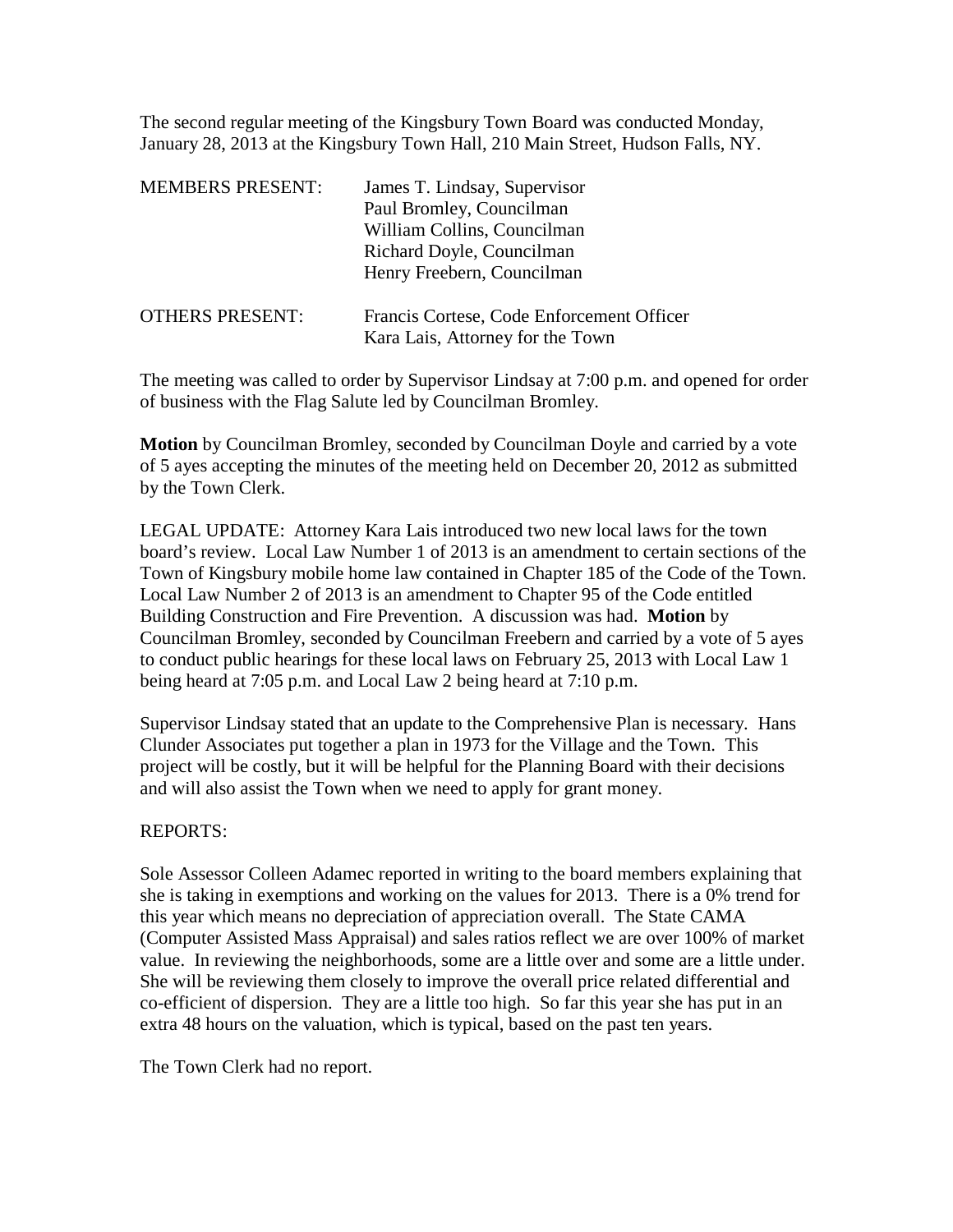Councilman Doyle stated that he had reviewed the three proposals that we submitted with regard to creating a website for the Town. His recommendation would be to have Tom Darfler come to the next meeting to give a presentation. **Motion** by Councilman Freebern, seconded by Councilman Collins and carried by a vote of 5 ayes instructing the Supervisor to invite Mr. Darfler to the February 11, town board meeting.

## WRITTEN REPORTS:

On a **motion** by Councilman Collins, seconded by Councilman Freebern and carried by a vote of 5 ayes, the following reports of certain town officers were accepted as follows:

| Code Enforcement:   | Nov.<br>Dec.         | No. Permits 4; Variances 1; Total Fees \$496.00.<br>No. Permits 6; Total Fees \$988.00                                                                                                                                                                                      |
|---------------------|----------------------|-----------------------------------------------------------------------------------------------------------------------------------------------------------------------------------------------------------------------------------------------------------------------------|
| Dog Control Officer | Nov.                 | Complaints 18; Seizures 1; Unlicensed 10; Euthanized 0;<br>Summons Issued 1; Dog bites investigated 2; dangerous<br>Dog complaints 0; Miles 177.                                                                                                                            |
|                     | Dec.                 | Complaints 17; Seizures 4; Unlicensed 12; euthanised 0;<br>Summons issued 0; dog bites investigated 1; dangerous<br>Dog complaints 0; Miles 119.                                                                                                                            |
| Town Clerk:         | Nov.                 | Paid to DEC \$1255.73; Paid to Supervisor \$8,236.78;<br>Paid to NYS Dept. of Health \$45.00; Paid to Village of<br>Hudson Falls \$32.00; Paid to Ag and Markets for population<br>Control \$153.00                                                                         |
|                     | Dec.                 | Paid to DEC \$128.49; Paid to Supervisor \$8,088.00;<br>Paid to NYS Dept. of Health \$90.00; State Share of Bingo<br>\$832.50; State share of Games of Chance \$30.00; Paid to<br>Ag and Markets for Population Control \$78.00; Paid to<br>Village of Hudson Falls \$60.00 |
| Town Comptroller:   |                      | no reports                                                                                                                                                                                                                                                                  |
| <b>Town Justice</b> | Oct.<br>Nov.<br>Dec. | Fees Collected \$11,761.00<br>Fees Collected \$9,557.45<br>Fees Collected \$5,100.00                                                                                                                                                                                        |

There were no comments from the public.

**Motion** by Councilman Freebern, seconded by Councilman Collins and carried by a vote of 5 ayes to enter into executive session to discuss litigation regarding Royal Wood Shavings Manufacturing, Inc. at 7:30 p.m. The Deputy Town Clerk, the Town Attorney and the Code Enforcement Officer were invited to attend.